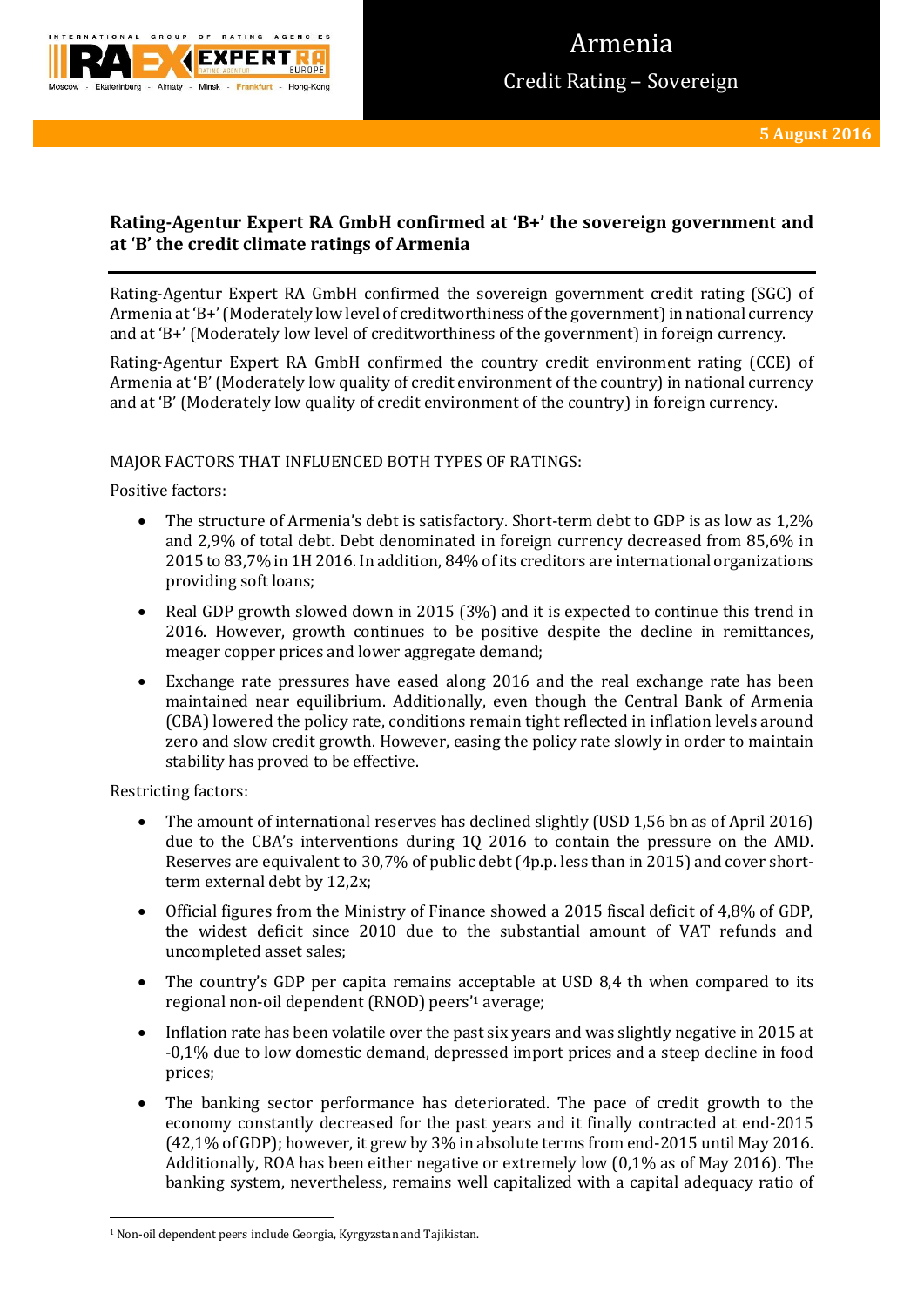

14,3% in 2015;

- The government has slightly improved its fiscal policy effectiveness. Revenues and expenditures in 2016 seem to be in line with plans and a new tax reform in 2017 will help to reduce the debt burden and the deficit. However, the limited fiscal space given the wide deficit, limits the government to further apply countercyclical measures in 2016. Also, budget lending increased by 9% in 1Q 2016;
- Acceptable level of institutional development in the country. There are moderate conditions in the country for business, nonetheless corruption remains a drag for economic growth.

Negative factors:

- The government debt dynamic has been negative since 2010 and most markedly between 2014 and 2015. It grew by 7p.p. (up to 48,8%) as related to GDP and 36p.p. (up to 210%) relative to budget revenues. Additionally, the volume of debt increased further in 1H 2016 (by 3,6% from year-end 2015);
- The 6,26% yield on the 10Y government bond as of August 2016 indicates the high cost of financing for the government and the risk aversion of investors towards Armenia's debt;
- Unemployment remained high and consistent at around 18% as of March 2016 but well above that of its RNOD peers;
- NPLs to total loans stood at 10,2% as of April 2016, an increase of 6,5p.p. since end-2012. Since the amount of low quality loans has been increasing, so is the materialization of NPLs. It is yet to be seen how the new financial stability objective from the CBA will affect this metric;
- Stock and bond markets remain undeveloped. There number of companies and bonds listed was marginal (10 and 16 respectively) and stock market capitalization was as low as 2,1% of GDP as of January 2016;
- During 2013-2015 the level of national savings declined by 1,3p.p. to stay at 13,7% by end-2015, reflecting lower investment and government funding potential in the economy;
- Armenia's economic competitiveness is low as measured by a foreign trade deficit of 16,7% of GDP in 2015 (and expected to widen further in 2016) and the country's position in the global competitiveness ranking of the World Economic Forum  $(82<sup>nd</sup>$  out of 140 countries).

Stress factors:

- Financial dollarization, despite easing in 2016, remains high; loans and deposits in FX were equivalent to 66,7% and 67% of total loans and deposits respectively as of May 2016 (weak stress factor);
- The conflict with Azerbaijan for the Nagorno-Karabakh region remains unresolved. Additionally, spill-overs from RNOD peers were reflected in the 2015 macroeconomic figures and could potentially harm the Armenian growth prospects further (weak stress factor).

## ADDITIONAL FACTORS THAT INFLUENCED CCE RATINGS:

Negative factors:

High and volatile real interest rate at 16,1% in 2015.

Positive factors:

- Spread between the interest rate on loans and the interest rate on deposits remains acceptable despite widening up to 386b.p. in June 2016;
- Debt load of the private sector is at moderate levels (94,6% of GDP in 2015).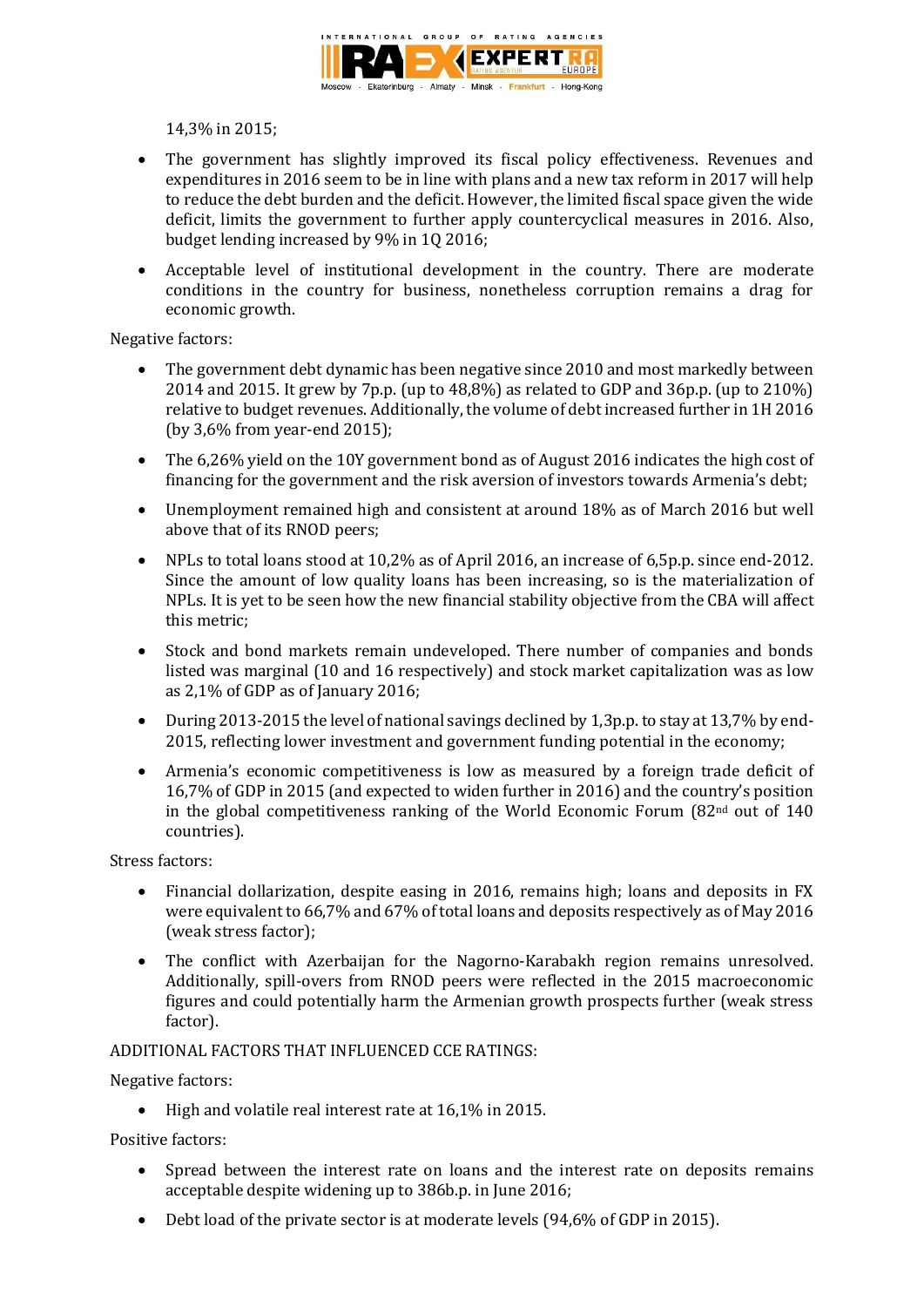

### SENSITIVITY ASSESSMENT:

The following developments could lead to an upgrade:

- Successful implementation of the new fiscal reform which would bring down the government debt load and narrow the budget deficit;
- Reduction of the external exposure shown by a more balanced current account.

The following developments could lead to a downgrade:

- Renewed exchange rate pressures which may cause instability in the financial system and hurt the level of international reserves;
- Further deterioration of the fiscal metrics such as budget balance and government debt.

"Armenia's ratings are negatively affected by the continued increase in government debt, the dependence of the economy on external factors, a weak banking system and the still high level of dollarization in the economy. In addition, recent socio-political unrest and remaining border tensions with Azerbaijan continue to negatively impact the ratings.

Nevertheless, the ratings are positively supported by the well-structured government debt in regard to maturity, currency and creditors, good management of the monetary policy and improvement in the execution of the public budget." – Clarified Hector Alvarez, Rating Analyst of Rating-Agentur Expert RA GmbH.

Responsible expert: Hector Alvarez, Rating Analyst of Rating-Agentur Expert RA GmbH

Reviewer: Gustavo Angel, Rating Associate of Rating-Agentur Expert RA GmbH

Research report on Armenia is available at:

[http://raexpert.eu/reports/Research\\_report\\_Armenia\\_05.08.2016.pdf](http://raexpert.eu/reports/Research_report_Armenia_05.08.2016.pdf)

Next scheduled rating publication: TBD in December 2016.

For further information contact:

**Rating-Agentur Expert RA GmbH** Walter-Kolb-Strasse 9-11, 60594 Frankfurt am Main, Germany +49 (69) 3085-45-00 E-mail[: info@raexpert.eu](mailto:info@raexpert.eu) [www.raexpert.eu](http://raexpert.eu/)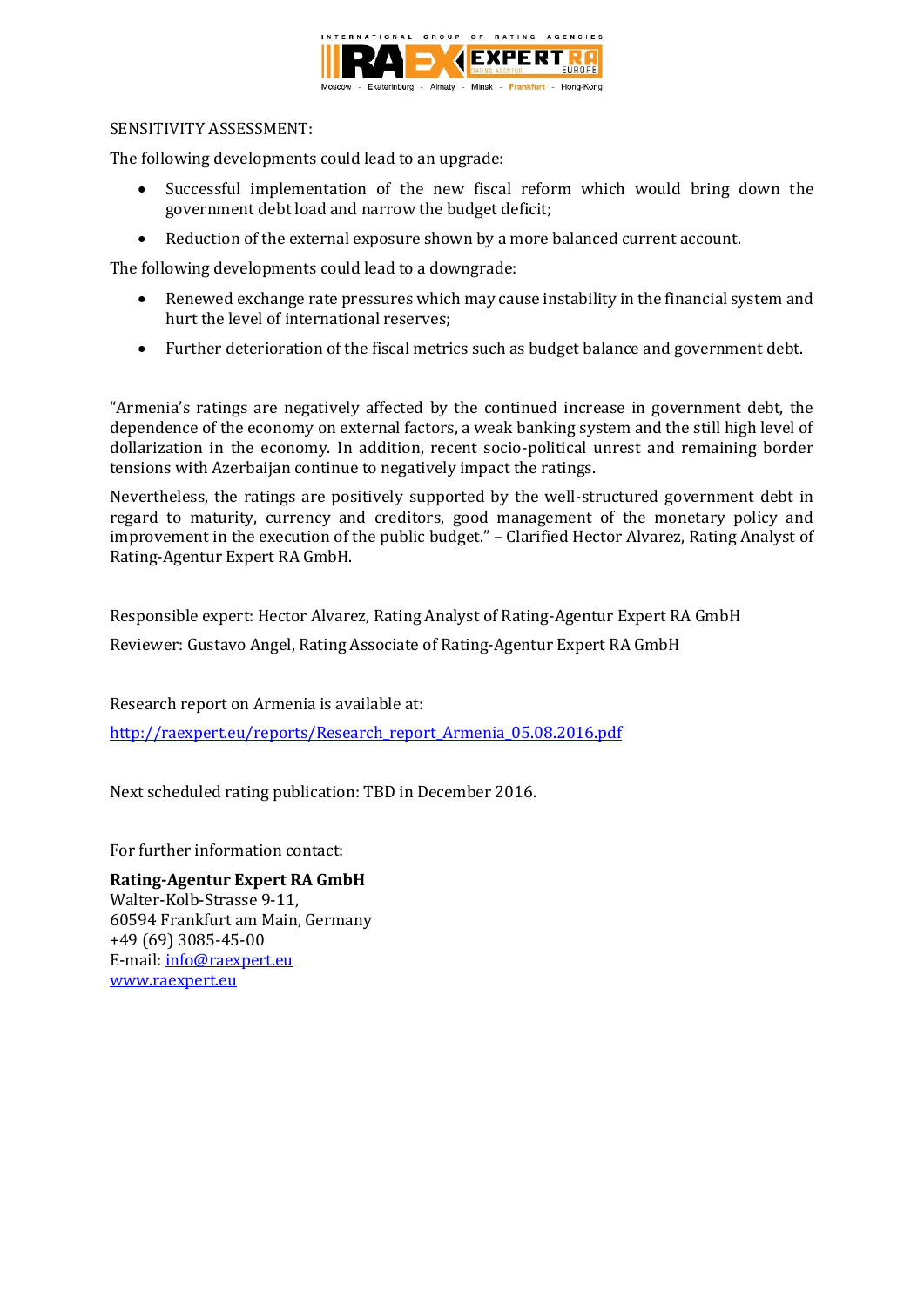

# RATING HISTORY:

| Date       | Review reason                                                      | <b>SGC</b>                  |                     | CCE                         |                     |
|------------|--------------------------------------------------------------------|-----------------------------|---------------------|-----------------------------|---------------------|
|            |                                                                    | <b>National</b><br>currency | Foreign<br>currency | <b>National</b><br>currency | Foreign<br>currency |
| 04.03.2016 | First assignment<br>of both types of<br>ratings for the<br>country | B+                          | $B+$                | B                           | B                   |